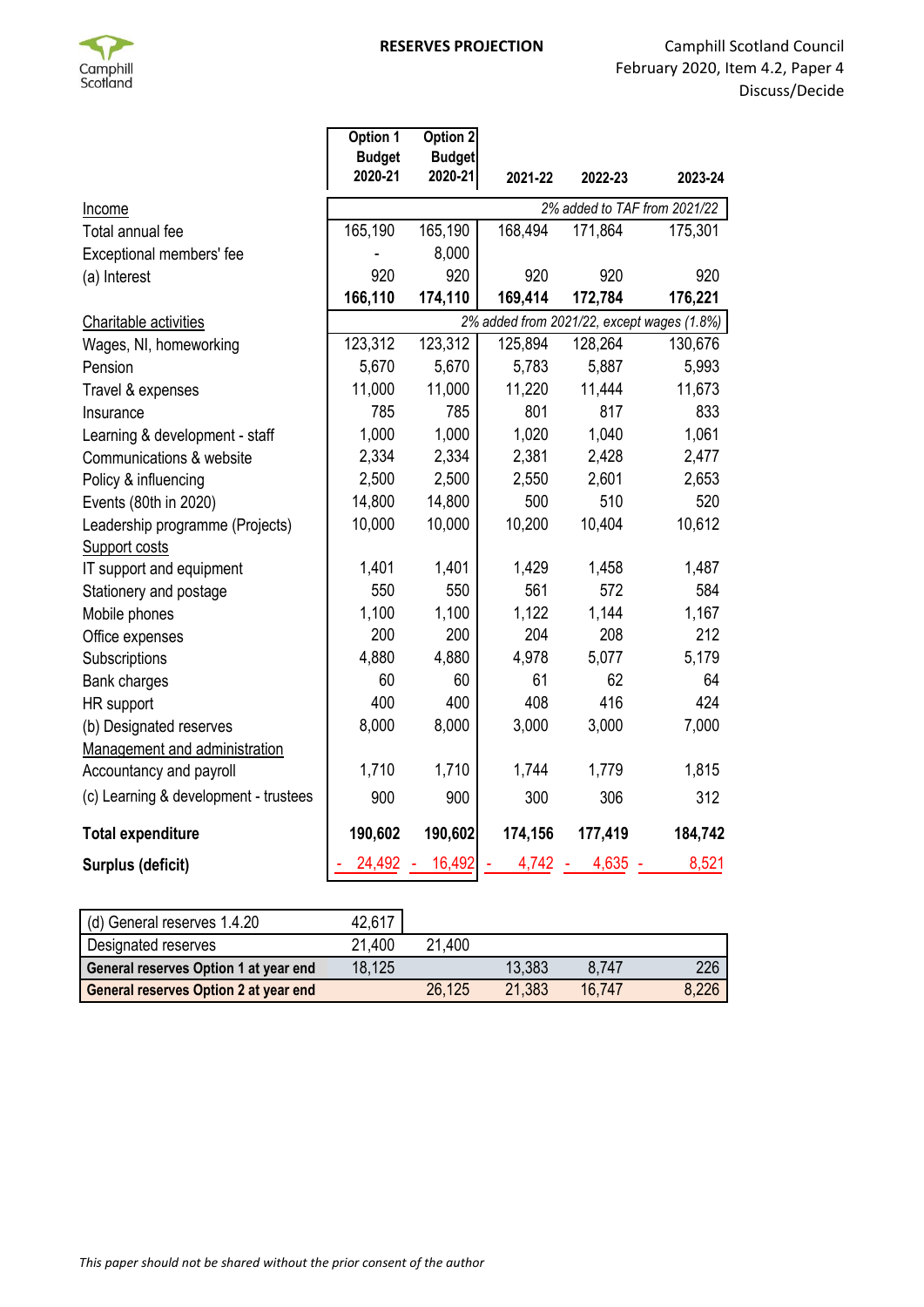

(a) Interest: Interest rates may increase but reserves are decreasing.

(b) Designated reserves: These cover expendiutre which will not be incurred annually, but needs to be budgeted for. It includes: replacement IT equipment (£900), Recruitment fees (£8,000), Legal fees (£2,500), new projects which arise during the course of a year which have not been budgeted for (£10k).

In 2020/21 this refers to recruitment fees.

Using historical data we can anticipate incurring the notional figures listed on legal fees, replacement laptops and recruitment from 2021/22 onwards.

(c) Learning & Development Trustees: This includes a trustee event every 3 years.

(d) General reserves opening balance as at 31/3/19 less the anticipated deficit in 2019/20.

Operating reserves remain at: 82,500 Donations and legacies are not included. Donations in 2019/20 are estimated at £400.

Option 1 includes: 1% on the TAF 80th birthday events and leadership programme. Drawing down designated reserves for recruitment and replenishing these reserves from general reserves. The general reserves cover the deficit.

Option 2 includes:

As Option 1 but designated reserves are replenished by charging members a proportional figure of the designated reserve expenditure.

The general reserves cover the deficit excluding the designated reserves.